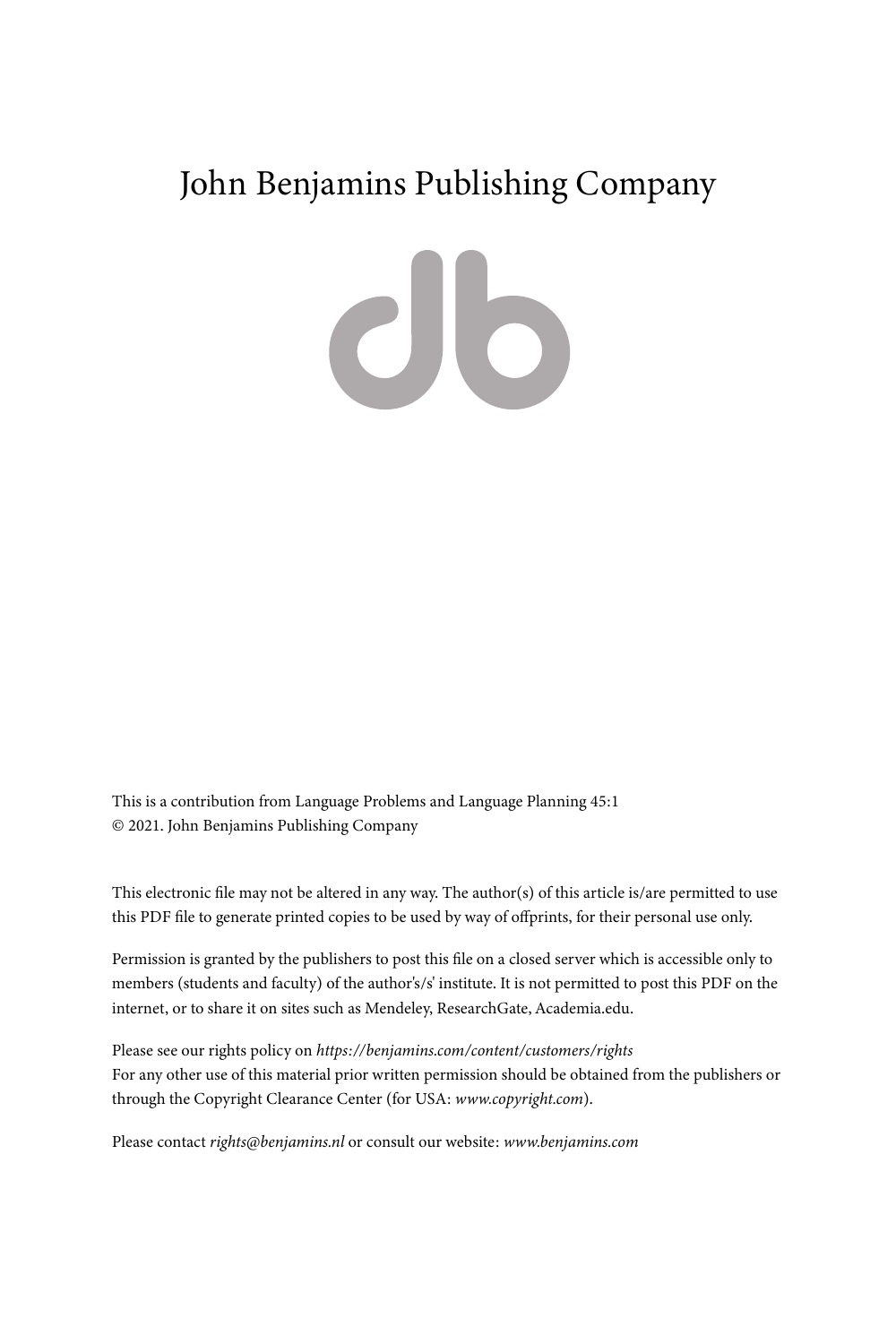**Goro C. Kimura & Lisa Fairbrother (Eds.)**. *A language management approach to language problems: Integrating macro and micro dimensions*. Amsterdam/Philadelphia: John Benjamins Publishing Company. 2020. 273pp. [https://doi.org/10.1075/wlp.7](https://doi.org/10.1075%2Fwlp.7)

**Reviewed by Y. Tao and Z.H. Jiang** (Southeast University | Xi'an International Studies University)

Research on language problems can be conducted from a variety of perspectives that may cover micro issues in individual interactions (e.g. communication failures and attitudes towards languages/varieties), or macro issues concerning language policy and planning (LPP) at the (supra-)national level. However, existing research (both theoretical and practical) has been overwhelmingly on Anglophone regions [\(He & Dai, 2016\)](#page-5-0). Against this backdrop, Kimura & Fairbrother's volume explores East Asia and Central Europe in order to better understand the interrelation between different types of language management (LM) and sheds further light on micro-macro connections.

Their book consists of four parts. Part I (Chapters 1–4) offers an overview of Language Management Theory (LMT) development and reviews major trends in LMT research at macro and micro levels. Parts II–IV document empirical research with different foci on language issues, as described below. Part II (Chapters 5–7) focuses on LM issues in contact situations, which is also a key theme in LM research in the East Asian context. Part III (Chapters 8–10) concentrates on standard varieties of language, a typical topic in Central European research. Part IV (Chapters 11–13) emphasizes the reflexive role of researchers in LM research.

Part I sketches the development of LMT from both historical and regional perspectives, with a focus on micro and macro dimensions. In Chapter 1 the editors define what a LM approach to language problems is and the necessity of such research. Jernudd, placing LMT in its historical context in Chapter 2, points out that the conceptualization of language problems has experienced a shift from national and regional issues to a focus on whose language problems they are. Fan in Chapter 3 emphasizes the key role of contact situations in LMT and the attention that has been given to such situations. This has brought about much microoriented and interaction-based research, with specific interest in the language issues of learners and migrants. Sherman in Chapter 4 reviews LMT research against the backdrop of rapid social and political changes in Central Europe with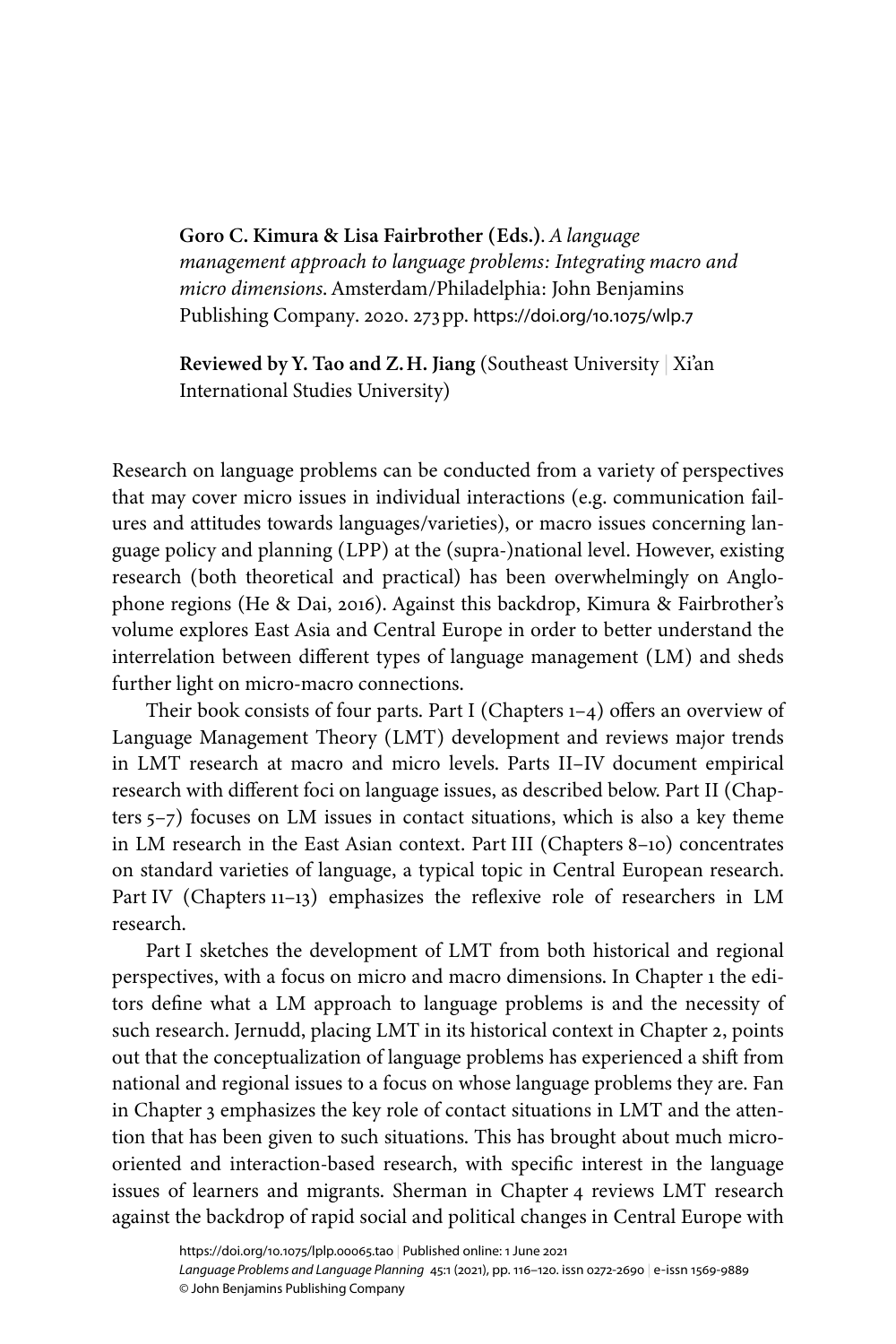particular focus on Czech. He shows that typical features of LMT research in Central Europe lie in the study of "language-related inequalities" and how traditional concerns with language cultivation have given rise to much research attempting to probe into the connections between LPP on the macro level and interactional problems on the micro level. All four chapters offer readers insights into the management of language problems from both historical and geographical perspectives.

Part II consists of three chapters that all focus on language management in contact situations in East Asia. Aikawa in Chapter 5 focuses on language management in daily English-language communication among people with different native languages and cultures in the workplace in Japan. The findings reveal that participants' inadequate identification of the source of language problems in the interaction may result in ineffective adjustment design and implementation at the institutional level. Takeda and Aikawa in Chapter 6 also concentrate on language problems at the institutional level: an academic context where overseas students discuss scientific programs in English with Japanese professors in a Japanese university. The findings indicate that students' language choices are affected by such factors as language preference and sensitivity to language proficiency, as well as their acquiescence to unequal power relationships. These two chapters offer readers practical and theoretical insights on language planning and policies in organizations (universities, corporations and government agencies): it is not enough for individuals to foster English-only language skills when encountering communication problems. Rather, other factors (e.g. critical cultural awareness) should receive more attention. Meanwhile, the importance of micro-focused investigations as a basis for macro-level decisions is emphasized. Chapter 7 by Fairbrother offers readers a classification of intertwining language management processes (diverging and intersecting processes) undertaken by multiple parties in contact situations. However, she does not define in which ways different types of management processes diverge or intersect, leaving this to future research. The latter will be a central challenge for the development of LM research. In sum, all three chapters reveal that macro-level adjustments are commonly implemented and negotiated through micro-level interactions.

Part III focuses on language problems at the (super-)national level in general and language norms in Central Europe in particular. All three chapters in this section focus on language problems relating to standard varieties and the interrelation of LM at macro and micro levels. The studies all address micro-focused management and offer readers conceptual and analytic tools for future research.

Takahashi in Chapter 8, introduces 'Language Codification Cycle Theory' (LCCT) which addresses the management of standard varieties of a language via the codification and realization of certain linguistic forms of model speakers (or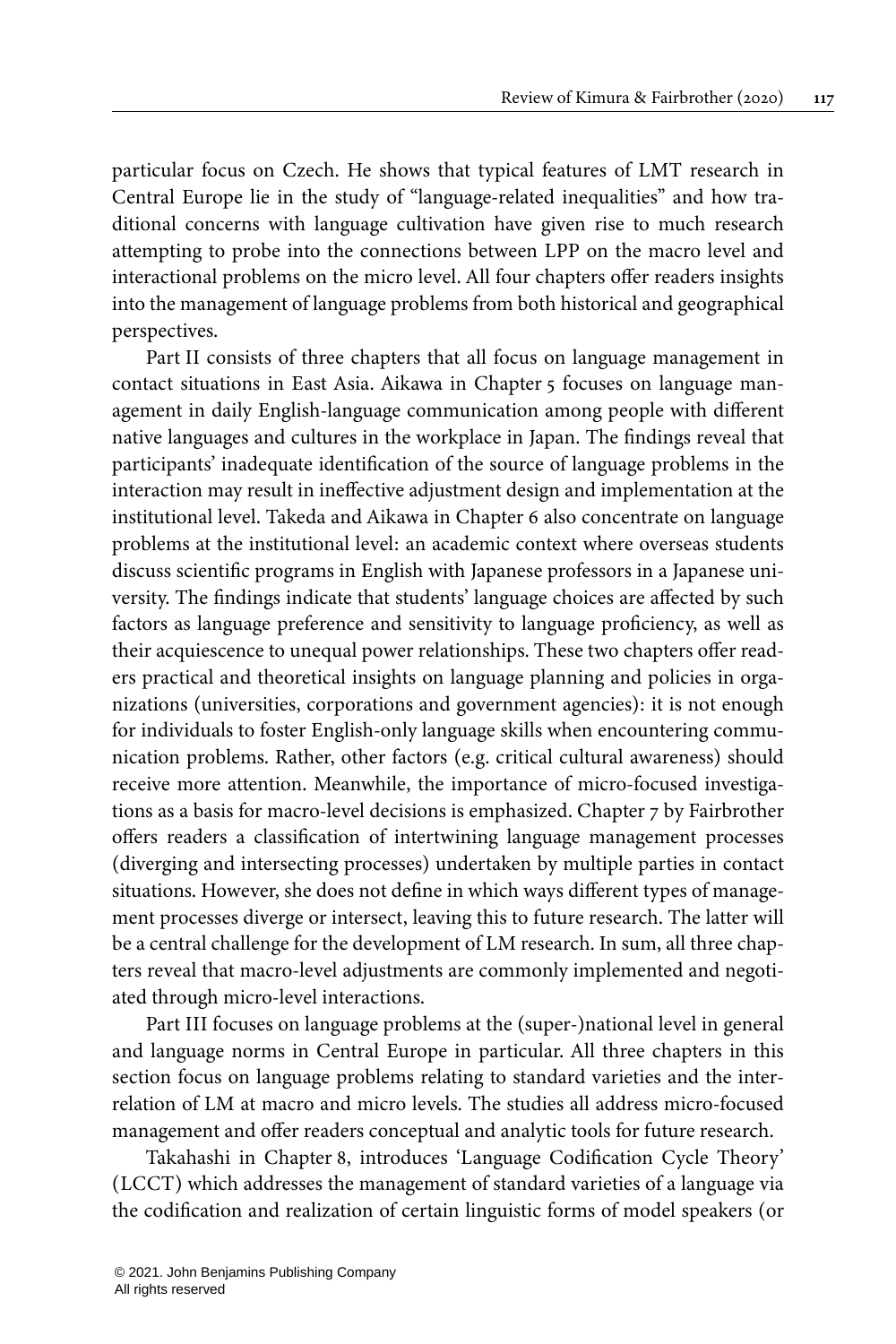writers) in formal situations (p.160). LCCT, he argues, can be applied to analyze and clarify the processes of language standardization at any level of language structure when it comes to codification. Via this theory, he then analyses the nexus of language problem management at macro and micro levels. Chapter 9 by Dovalil addresses the processes of language standardization; interpreted in terms of LM. The author argues that standardization and de-standardization go hand in hand so that convergent (standardization) and divergent language variation practices co-exist against a background of opposing forces: weakening social norms and normative practices of language authorities in post-modern society. Therefore, the processes of language standardization are not a one-way process, for there is evidence of opposite or "alternative" processes at play, where the degree of standardization decreases. Further, Prošek in Chapter 10 examines the dynamics of standard language use in interactions between general language users and experts at a Czech language consultation service. Many examples are given to show how "correct" language forms are kept, negotiated and contested, clearly demonstrating how organized management at the macro level is conducted through discourse in micro-level interactions.

Chapters in Part IV all focus on the researchers' role in LM research, a rarely examined topic in the field. Taking a reflexive stance, their roles can be understood either as being an obstacle to the underlying management processes that arise on different levels or a bridge between micro and macro dimensions. For example, Saruhashi in Chapter 11 points out that researchers' different perceptions of marriage impeded the management of a conversation when the author analyzed "the interactions in life story interviews with the first generation Zainichi Korean women" (p. 23). The author found that the interviewer's lack of knowledge of the interviewee's lived experience resulted in dissonance in their interview; therefore, the author concluded that post-hoc micro analyses of the interview could usefully serve as a 'self-check' for researchers, revealing their hidden misconceptions and outlook. Further, Kimura (Chapter 12) investigates the role of researchers as a link between the different agents who manage language problems at various social levels. Many examples are provided to show how researchers have reported their research findings to LM decision-makers in government agencies and institutions and serve to bridge the gap between decision makers and language users. As such LMT researchers are empowered to involve themselves more in public management. Finally, as an epilogue, Kimura and Fairbrother (Chapter 13) reflexively re-examine the entire book and highlight the micro-macro continuum of LM in each chapter; they also emphasize the potential for future applications of the LMT paradigm in language management. They reconsider the underlying reasons for the application of LMT to different geographic areas, re-examine the model for the LM process (norms →noting →evalu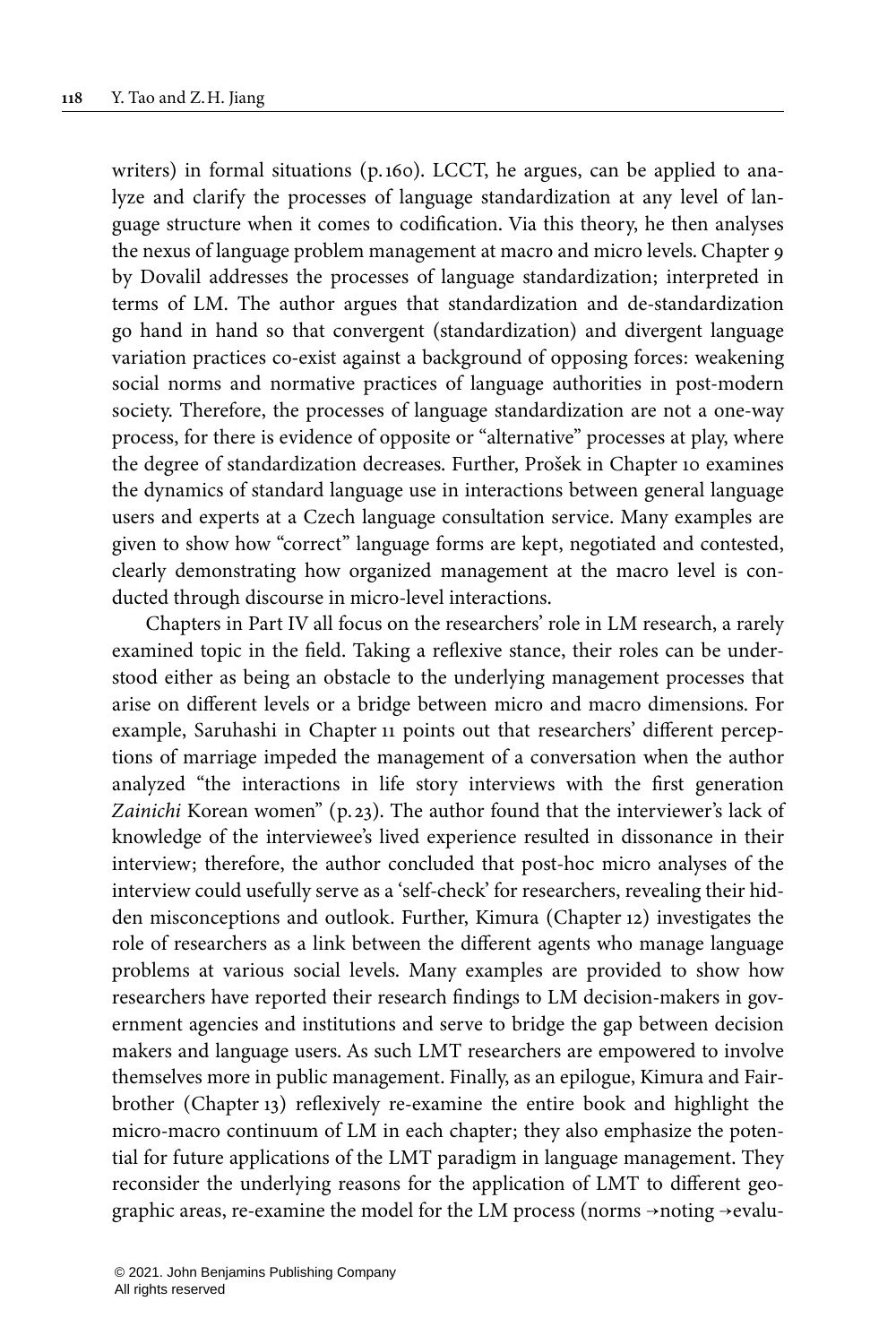ation → adjustment/action design →implementation →post-implementation), and re-emphasize the importance of cross-dimensional analysis.

This book makes a number of key arguments about LMT. Firstly, since the beginning of the 21st century, LMT, has witnessed a shift from being a theoretical construct to an analytic framework via the examination of specific language issues or problems in the field of LPP. The research paradigm has changed from taking a macro perspective i.e. from how a (super-)nation plans its language policy to a micro perspective – to what and whose language issues/problems are at stake and how the issues/problems should be handled. Secondly, this book offers readers an "analytical maxim": if we hope to learn more about what we perceive as macro processes in language management, we have to consider the micro dimensions and if we intend to understand micro processes, we have to rely on broader macro-focused dimensions. In both directions, micro and macro are relative concepts on a continuum. LM researchers in this book have focused much on the macro-micro continuum with special attention to the role that a micro perspective may play in the elaboration and implementation of language policies. They hold that language planning at the macro level should start with language problems and issues at the micro level and attention should be paid to the dialectical relationship between simple management and organized management (see also [Nekvapil & Sherman, 2015;](#page-5-2) [Patrick NG Chin Leong, 2017](#page-5-3); [Liu,](#page-5-4) [Wang & Zhao, 2020\)](#page-5-4). Thirdly, in terms of methodology, authors have followed a bottom-up approach, i.e. specific language issues arising from interactions in contact situations, thereby positioning themselves within more recent post-modern paradigms ([Fairbrother, Nekvapil, & Sloboda, 2018\)](#page-5-5).

However, only two geographic regions (East Asia and Central Europe) are discussed in this book and it is not known to what extent the research paradigms and findings may be more broadly applicable to other regions. Limitations notwithstanding, this volume is still interesting both to scholars of LPP in general who pay attention to the macro processes of the state level and beyond and to researchers of LMT in particular who are "concerned with language-related issues at any point on the micro-macro spectrum" (p. 265).

#### **Funding**

<span id="page-4-0"></span>This work was supported by the China National Foundation for Social Sciences under Grant (Number: [20BYY221](#page-4-0)).